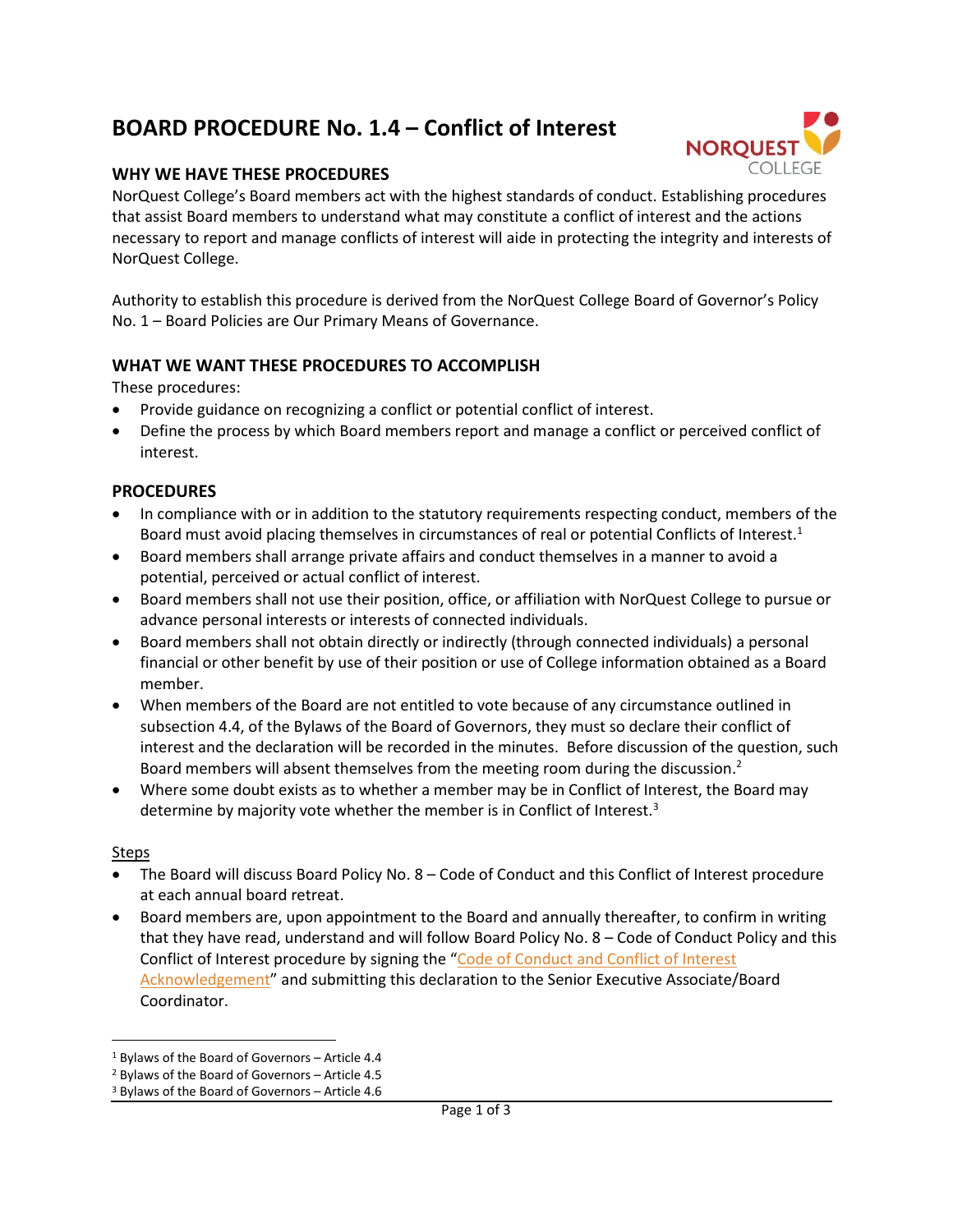- Board members will upon appointment to the board, annually by December 31 of each year, and when circumstances warrant, self-assess and report in writing, activities and situations that may involve a potential, perceived or actual conflict of interest to the Board Chair through the Senior Executive Associate/Board Coordinator.
- The Board Chair, or Vice Chair where a report is received from the Chair, will counsel the Board member on the potential effects and implications of the conflict or potential conflict and the required actions to manage or mitigate the situation.
- Board members will declare, prior to discussion of a question at a board/committee meeting, any conflict or perceived conflict of interest and absent themselves from the meeting room during the discussion. The minutes will record the Board member's declaration.

## **Confidentiality**

 All declarations or disclosures made by employees or Board members will be maintained on a confidential basis in accordance with the *Freedom of Information and Protection of Privacy Act*.

## Contraventions

Contravention of this procedure by Board members shall be dealt with by the Board.

## **DEFINITIONS**

**Conflict of Interest:** refers to situations where a Board member's personal interests or relationships may prevent, or be perceived to prevent, the Board member from acting in the best interest of or on behalf of NorQuest College fairly, impartially, and without bias.

**Conflict of Interest, includes but is not limited to:** a situation in which a person has a private, familial or personal interest that is sufficient to appear to influence the objective exercise of their professional duties, and a situation where there is the potential for the personal and/or financial considerations of a person to be at odds with their public position.

**Connected Individuals:** refers to individuals that are associated with the Board member. These persons include, but are not limited to: friends, family members, business associates, business interests where the individual holds a significant interest, or a person to whom an obligation is owed.

# **RELATED INFORMATION**

# **RELATED DOCUMENTATION**

[Board Member Code of Conduct and Conflict of Interest Acknowledgement](https://www.norquest.ca/NorquestCollege/media/pdf/about-us/board/Code-of-Conduct-and-Conflict-of-Interest-Acknowledgment.pdf)